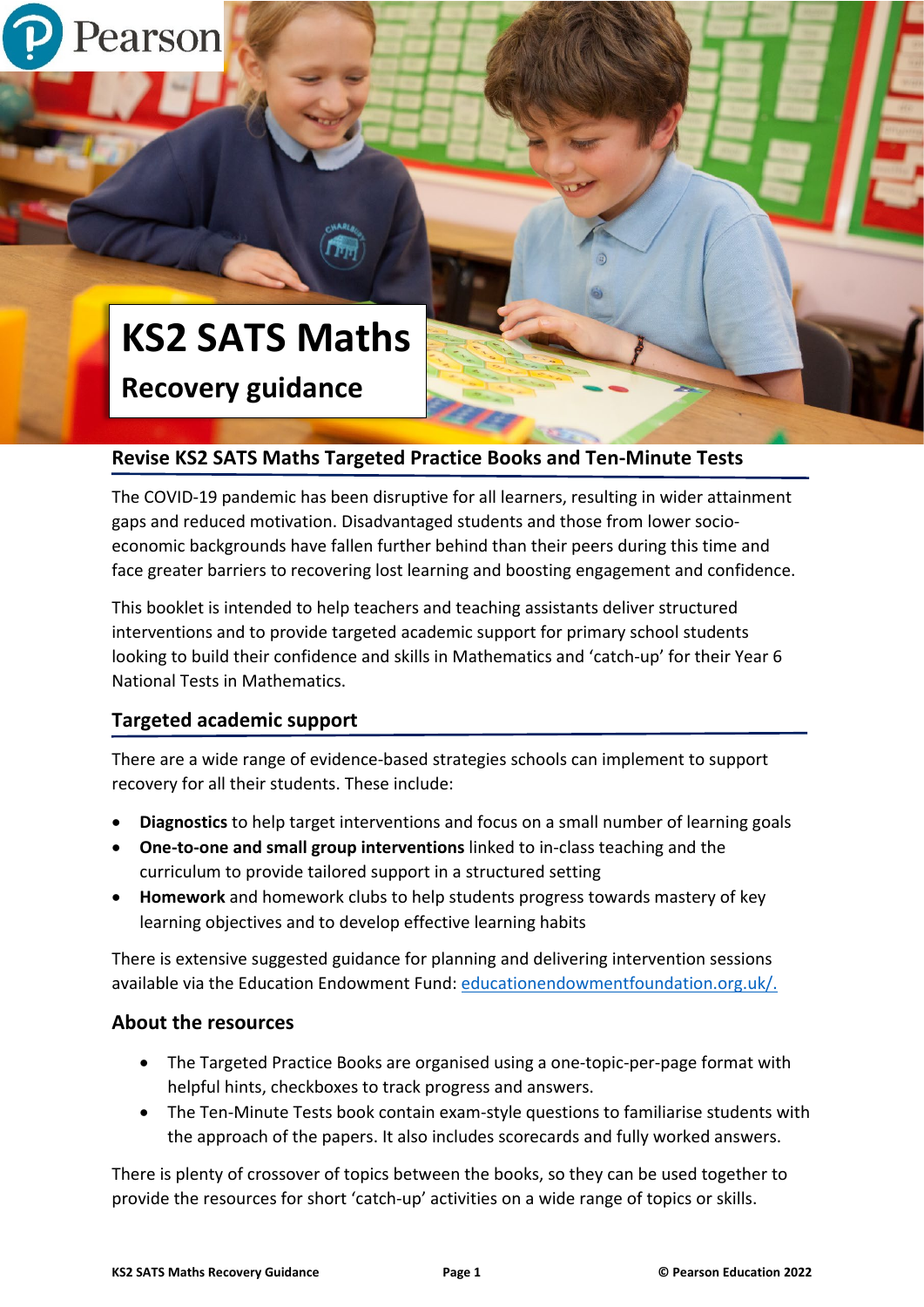

# **KS2 SATS Maths Targeted Practice Books**

These books are designed to provide simple, brilliantly smart support to Year 6 learners preparing for the National Curriculum tests.



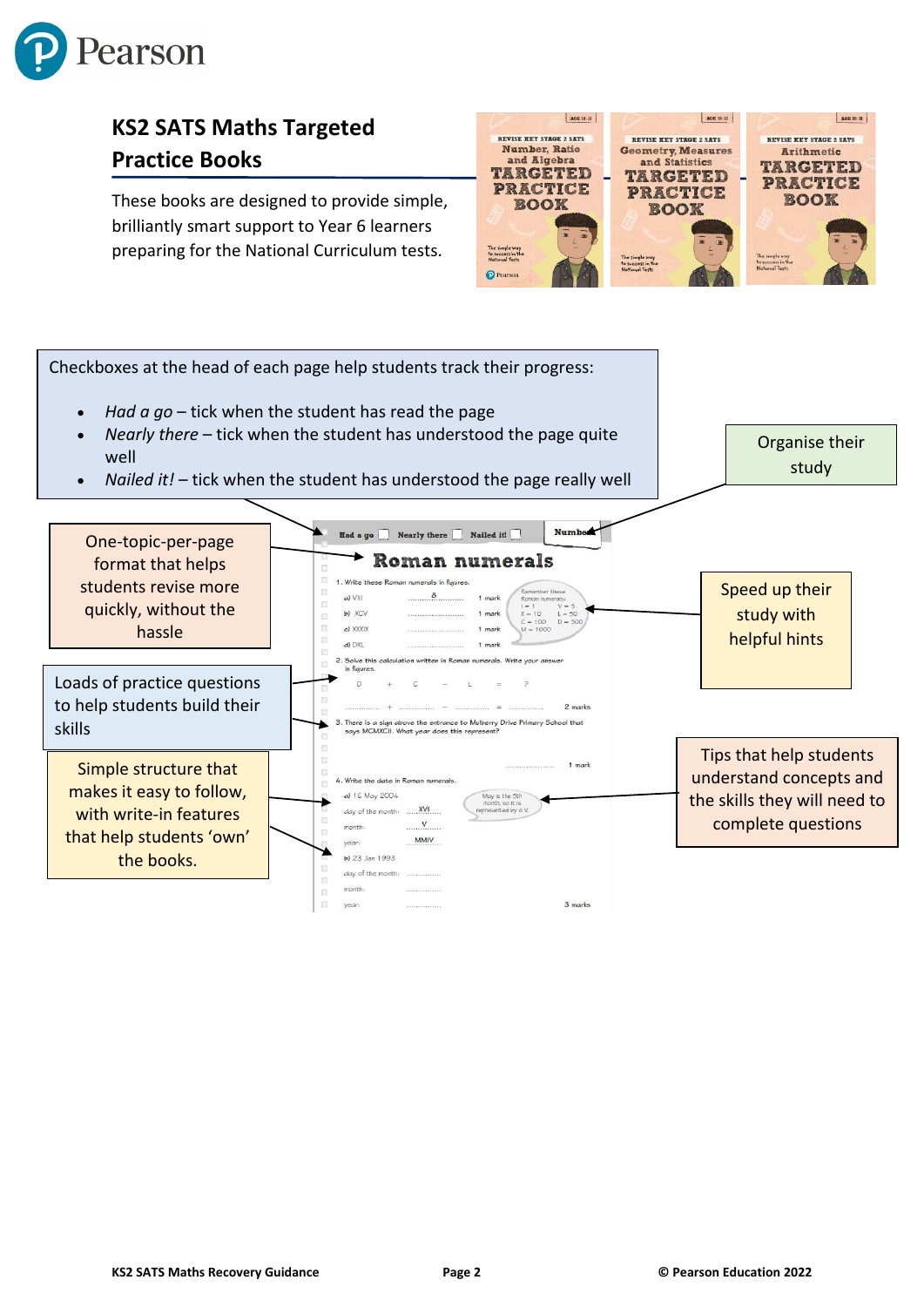

# **KS2 SATS Maths Ten-Minute Tests**

This book contains two full sets of Ten-Minute Tests, with scorecards and answers to help students:

- Build their confidence with answering questions
- Practise answering questions by writing straight into the book
- Perfect their responses, with fully worked answers





You have 10 minutes to complete each test. The number under each line at the side of the page tells the student the maximum number of marks for the question.

# **Combining the books for 'catch-up' activities**

The content of each of the books has been mapped into the grid below, organised by topic. Each topic on the grid is covered by one or more of the Targeted Practice Books and includes one or more exam-style questions from the Ten-Minute Tests books.

The topics have been listed in alphabetical order to make finding target 'catch-up' topics easy to find.

Note that the exam-style questions from the Ten-Minute Tests book are a mix of arithmetic questions and reasoning questions that require the student to solve problems. Some questions will be straightforward for many students, requiring a single mental or written calculation. Other questions will be more challenging, requiring interpretation and a multipart calculation. For that reason, it is advisable to check the suggested questions for this book before you start a 'catch-up' activity to assess their difficulty and appropriateness for the student concerned.

Not all topics in the books have been included in the grid. For example, estimating is not included. This is because there are no questions in the Ten-Minute Tests book directly about estimating. Students should be reminded that such skills are still important, even if they are not directly tested through questions in the SATS papers. Indeed, students should be encouraged to routinely use estimation and inverse operations to improve their arithmetic accuracy.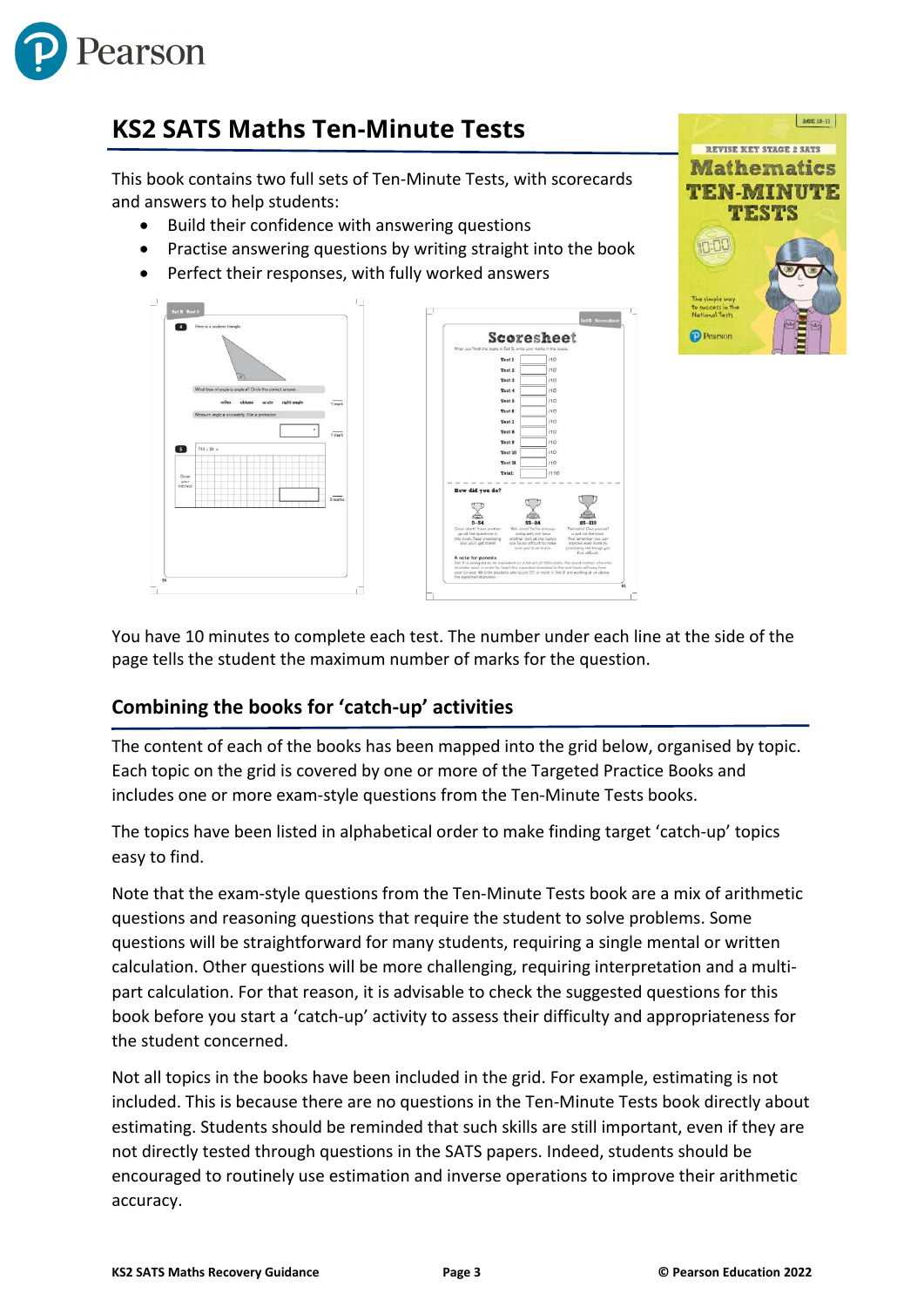

# **Planning a 'catch-up' activity**

Every student will have different needs. Some will be confident on some topics and less so on others. Understanding your student's situation is the vital first step in supporting them to catch up on lost learning. This resource will model some suggested strategies and map the content of these books to help guide you in planning personalised sessions for your students.

In general, the model for a short 'catch-up' activity using these books could include:

- 1. Reviewing any prior learning
- 2. Working through the questions in Target Practice Book(s), supporting the student
- 3. Having the student answer the questions in the Ten-Minute Tests book, with support if required
- 4. Discussing progress and address any misconceptions
- 5. Planning next steps

The following exemplar activity follows this model.

#### **Exemplar activity: Algebra – Using letters**

This exemplar activity demonstrates how you can use these books to support students with a single topic. While this detailed example covers only a single topic, it models an approach that you will be able to apply to other topics.

| <b>Prior learning</b>                                                           | Most students will have some experience of algebraic thinking from<br>previous years. For example, simple input/output function machines or<br>Cuisenaire rods. They will also have used simple formulas, such as area =<br>$\frac{1}{2}$ (base x height) for calculating the area of a triangle.<br>To review what a student knows, plan a few simple questions that help<br>them recall that prior learning. For example: because Cuisenaire rods do<br>not have a defined value, they can be used to make the link between an<br>unknown value (a variable) and a letter in algebra. Line up a rod (e.g.,<br>black) with a pair of rods with the same overall length (purple and<br>green). Ask the student to write this relationship as an equation using<br>letters for the colours, i.e., $b = p + g$ . |
|---------------------------------------------------------------------------------|----------------------------------------------------------------------------------------------------------------------------------------------------------------------------------------------------------------------------------------------------------------------------------------------------------------------------------------------------------------------------------------------------------------------------------------------------------------------------------------------------------------------------------------------------------------------------------------------------------------------------------------------------------------------------------------------------------------------------------------------------------------------------------------------------------------|
| Number, Ratio and<br><b>Algebra Targeted</b><br><b>Practice Book</b><br>page 35 | Work through page 35 together. It is important to actively support<br>students, encouraging them to articulate their understanding and to<br>identify things blocking their progress. For example, in Q1. B), some<br>students will not be familiar with the algebraic format of 2m (meaning<br>multiply $m$ by 2).<br>Depending on the confidence and attainment of your students, you may<br>wish to demonstrate how to answer some of the questions or ask them<br>to answer the questions and explain how they reached their answers.<br>Use open questions to assess your students' understanding and thinking:<br>How did you work that out? Why do you think that? What made you<br>decide to do it that way? Can you think of another way this could be<br>done?                                       |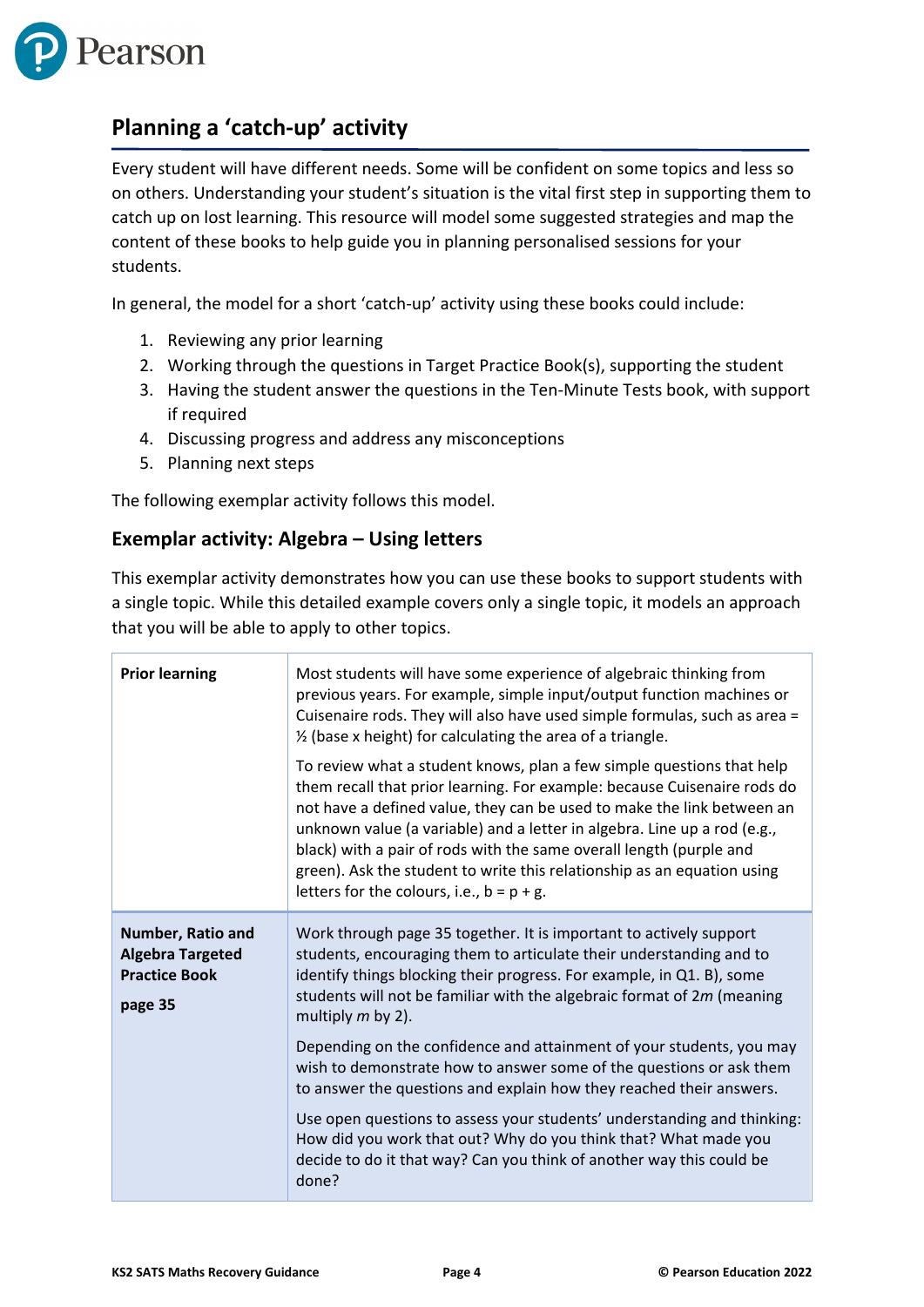

|                                                                                                                                                         | The questions on page 35 increase in difficulty, meaning Q3 and Q4 may<br>require more support. In Q4, encourage students to use a letter to<br>represent Mandy's original number (the unknown value) using inverse<br>operations (i.e., $m = 24 \div 2 - 5$ ).<br>Ensure that students understand the key mathematical terms on the<br>page (e.g., value, sum, multiple, inverse operation).                                                                                                                                                                                                                                                                                                                                                                                                                                                                                                                                                                                                                                                                                                                                                          |
|---------------------------------------------------------------------------------------------------------------------------------------------------------|--------------------------------------------------------------------------------------------------------------------------------------------------------------------------------------------------------------------------------------------------------------------------------------------------------------------------------------------------------------------------------------------------------------------------------------------------------------------------------------------------------------------------------------------------------------------------------------------------------------------------------------------------------------------------------------------------------------------------------------------------------------------------------------------------------------------------------------------------------------------------------------------------------------------------------------------------------------------------------------------------------------------------------------------------------------------------------------------------------------------------------------------------------|
| <b>Mathematics Ten-</b><br><b>Minute Tests Book</b><br>pg 6 Set A Test 3 Q6<br>pg 16 Set A Test 7 Q3<br>pg 26 Set A Test 10 Q3<br>pg 32 Set B Test 1 Q1 | This part of the activity should be less supported as it gives students the<br>opportunity to answer exam-style questions on their own. Explain to<br>students that these questions are like the ones they will encounter in<br>their SATS papers, and that some questions may be harder than others.<br>Alternatively, if more appropriate, support students in the same way as<br>you did with page 35.<br>You may choose to include or exclude some of the questions, depending<br>on the confidence and attainment of your students. For example, Q6 on<br>page 6 and Q3 on page 16 are similar in difficulty to Q1 and Q2 on page<br>35 of the Number, Ratio and Algebra Target Practice Book. On the other<br>hand, Q3 on page 26 and Q1 on page 32 are more challenging and more<br>in line with Q3 and Q4 on page 35.<br>Go through the answers together. You may wish to share the mark                                                                                                                                                                                                                                                       |
|                                                                                                                                                         | scheme with its worked examples (pages 62 to 77).                                                                                                                                                                                                                                                                                                                                                                                                                                                                                                                                                                                                                                                                                                                                                                                                                                                                                                                                                                                                                                                                                                      |
| <b>Progress and</b><br>misconceptions                                                                                                                   | Review students' attainment by recording their scores as they go. The<br>books all include marks for each question. In addition, the Ten-Minute<br>Tests book includes scorecards for the sets of tests (on p. 31 and p. 61).<br>Because you are not using the actual timed tests, you could instead tally<br>students' marks in the boxes on the scorecards, so that over time, a<br>score for each test and set is generated. The scoresheets also include<br>advice on how these scores relate to expected standards.<br>At the end of the activity, with wrong answers, it is important to<br>recognise and correct any misconceptions, so students will learn from<br>the mistakes made. For example: when students first encounter algebra,<br>they may misunderstand that a variable is indeed variable. In Q3 on page<br>35, students are asked to find the value of $n$ . In a), $n = 5$ . Some students<br>will think that this means that $n = 5$ in both b) and c) too. This results<br>from a lack of understanding that the <i>n</i> represents an unknown value<br>that is determined using the other information in each brick puzzle. |
| <b>Next steps</b>                                                                                                                                       | Use questions to help students reflect on the activity and what they feel<br>would help them progress further: What did you find easy about this<br>activity? What did you find difficult? How confident do you feel? What<br>would help you improve? What must you remember? What would you<br>like to learn next? Ask students to tick one of the progress checkboxes<br>on page 35.<br>Use the students' response to plan your next activities. For example, if a<br>student identifies a remaining misconception about variables (see<br>above), it may be helpful to further address this by examining equations<br>that contain 'two unknowns' (i.e., more than one variable).                                                                                                                                                                                                                                                                                                                                                                                                                                                                   |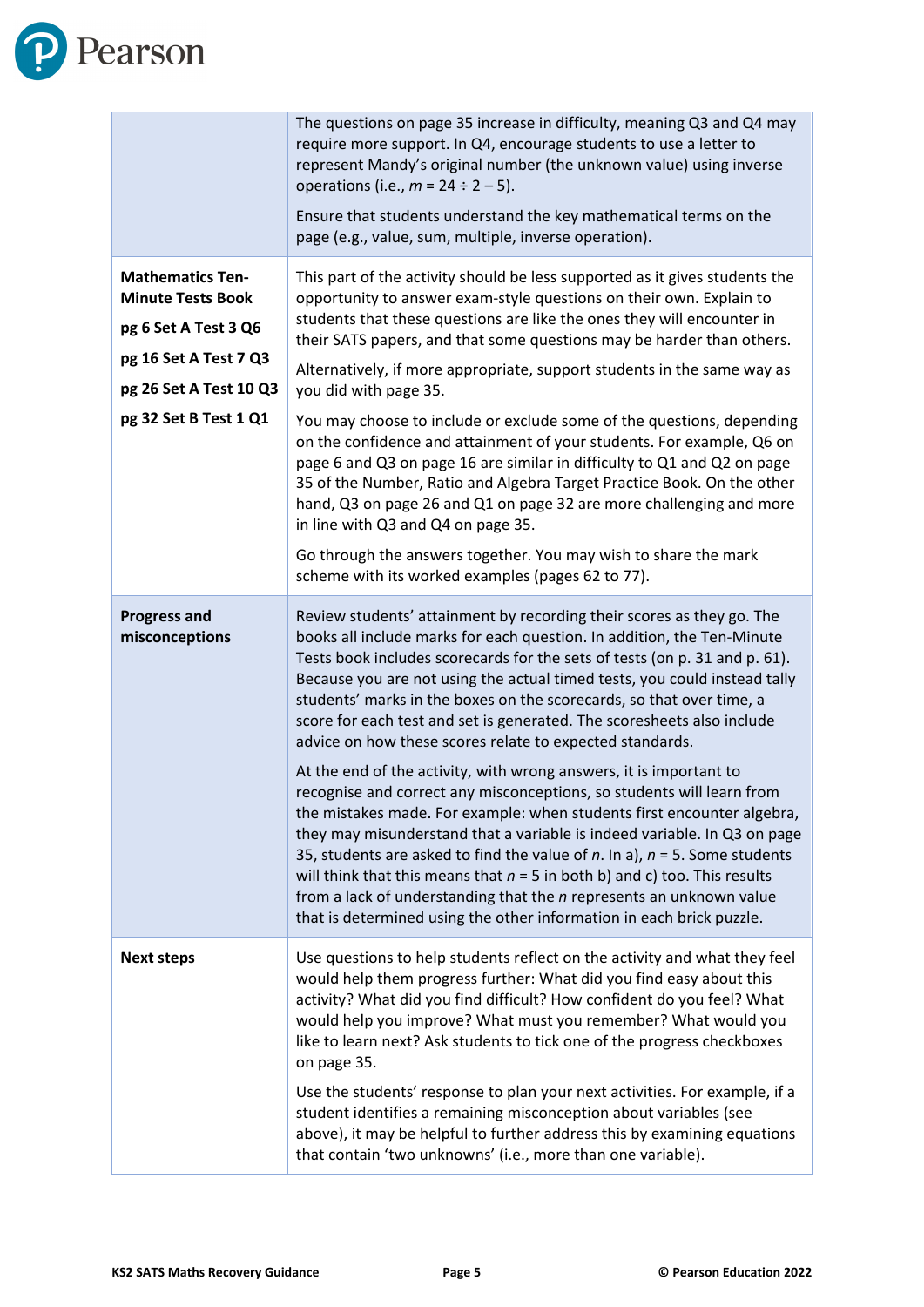

## **Combining the books for 'catch-up' activities**

This grid maps the key topics covered in these books. It shows where each topic is covered in each Targeted Practice Book and maps this across to practice questions in the Ten-Minute Tests book.

| <b>Topic</b>    | <b>Objective</b>                     | <b>Arithmetic Targeted</b><br><b>Practice Book</b> | <b>Number, Ratio and</b><br><b>Algebra Targeted</b><br><b>Practice Book</b> | <b>Geometry, Measures</b><br>and Statistics Targeted<br><b>Practice Book</b> | <b>Mathematics Ten-Minute</b><br><b>Tests</b>                                                                                                                                                     |
|-----------------|--------------------------------------|----------------------------------------------------|-----------------------------------------------------------------------------|------------------------------------------------------------------------------|---------------------------------------------------------------------------------------------------------------------------------------------------------------------------------------------------|
| 2D shapes       | Names and properties<br>of 2D shapes |                                                    |                                                                             | p. 18, p. 19                                                                 | p. 50 Set B Test 8 Q4<br>p. 57 Set B Test 10 Q6                                                                                                                                                   |
| 2D shapes       | Translation                          |                                                    |                                                                             | p. 27                                                                        | p. 4 Set A Test 2 Q5<br>p. 14 Set A Test 6 Q4                                                                                                                                                     |
| 2D shapes       | Reflection                           |                                                    |                                                                             | p. 28                                                                        | p. 28 Set A Test 11 Q1<br>p. 40 Set B Test 4 Q4                                                                                                                                                   |
| 3D shapes       |                                      |                                                    |                                                                             | p. 21                                                                        | p. 28 Set A Test 11 Q3<br>p. 52 Set B Test 9 Q3                                                                                                                                                   |
| <b>Addition</b> | Mental and written<br>addition       | p. 1, p. 2                                         | p. 7                                                                        |                                                                              | p. 5 Set A Test 3 Q1<br>p. 7 Set A Test 4 Q1<br>p. 9 Set A Test 4 Q6<br>p. 17 Set A Test 7 Q6<br>p. 20 Set A Test 8 Q4<br>p. 43 Set B Test 6 Q1<br>p. 46 Set B Test 7 Q1<br>p. 51 Set B Test 8 Q6 |
| Algebra         | <b>Using letters</b>                 |                                                    | p. 35                                                                       |                                                                              | p. 6 Set A Test 3 Q6<br>p. 16 Set A Test 7 Q3<br>p. 26 Set A Test 10 Q3<br>p. 32 Set B Test 1 Q1                                                                                                  |
| Algebra         | Simple formulas                      |                                                    | p. 36                                                                       |                                                                              | p. 45 Set B Test 6 Q6                                                                                                                                                                             |
| Algebra         | Two unknowns                         |                                                    | p. 37                                                                       |                                                                              | p. 19 Set A Test 8 Q3<br>p. 29 Set A Test 11 Q5<br>p. 34 Set B Test 2 Q2<br>p. 38 Set B Test 3 Q4                                                                                                 |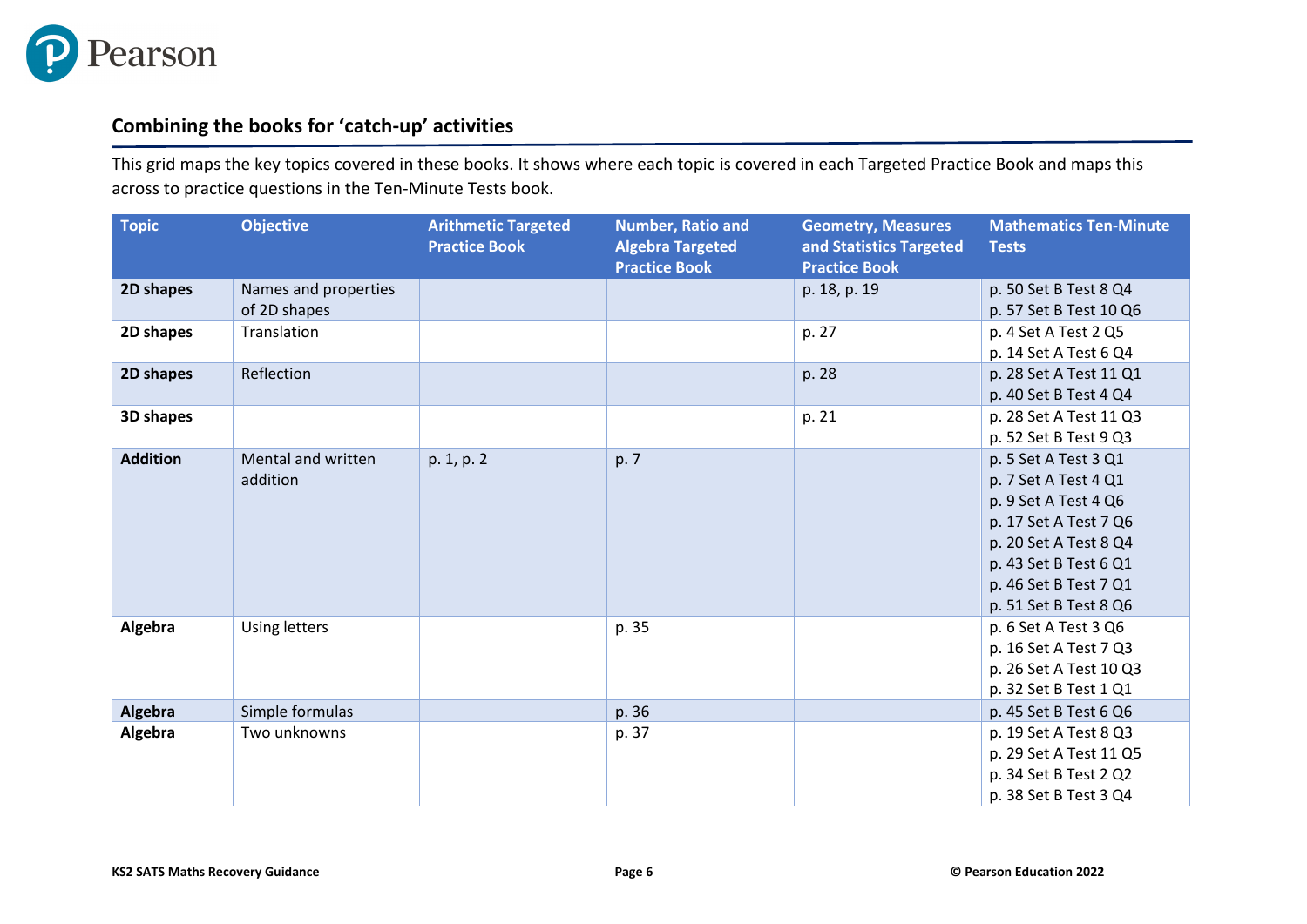

| <b>Topic</b>        | <b>Objective</b>                   | <b>Arithmetic Targeted</b><br><b>Practice Book</b> | <b>Number, Ratio and</b><br><b>Algebra Targeted</b><br><b>Practice Book</b> | <b>Geometry, Measures</b><br>and Statistics Targeted<br><b>Practice Book</b> | <b>Mathematics Ten-Minute</b><br><b>Tests</b>                                                                                                                                |
|---------------------|------------------------------------|----------------------------------------------------|-----------------------------------------------------------------------------|------------------------------------------------------------------------------|------------------------------------------------------------------------------------------------------------------------------------------------------------------------------|
| Algebra             | Linear and non-linear<br>sequences |                                                    | p. 38                                                                       |                                                                              | p. 22 Set A Test 9 Q2<br>p. 30 Set A Test 11 Q7<br>p. 49 Set B Test 8 Q3                                                                                                     |
| <b>Angles</b>       |                                    |                                                    |                                                                             | p. 23, p. 24, p. 25                                                          | p. 8 Set A Test 4 Q4<br>p. 50 Set B Test 8 Q4                                                                                                                                |
| Area                |                                    |                                                    |                                                                             | p. 11, p. 13, p. 14                                                          | p. 36 Set B Test 2 Q6                                                                                                                                                        |
| <b>Bar charts</b>   |                                    |                                                    |                                                                             | p. 31, p. 32                                                                 | p. 55 Set B Test 10 Q1                                                                                                                                                       |
| <b>Circles</b>      |                                    |                                                    |                                                                             | p. 17                                                                        | p. 23 Set A Test 9 Q4                                                                                                                                                        |
| <b>Coordinates</b>  |                                    |                                                    |                                                                             | p. 26                                                                        | p. 12 Set A Test 5 Q6<br>p. 59 Set B Test 11 Q6                                                                                                                              |
| Compound<br>shapes  | Perimeter and area                 |                                                    |                                                                             | p. 12                                                                        | p. 20 Set A Test 8 Q5                                                                                                                                                        |
| <b>Cube numbers</b> |                                    | p. 15                                              | p. 14                                                                       |                                                                              | p. 5 Set A Test 3 Q3<br>p. 22 Set A Test 9 Q1<br>p. 24 Set A Test 9 Q5<br>p. 35 Set B Test 2 Q5                                                                              |
| <b>Decimals</b>     | Place value and<br>ordering        | p. 21                                              | p. 3                                                                        |                                                                              | p. 9 Set A Test 4 Q8<br>p. 10 Set A Test 5 Q2<br>p. 32 Set B Test 1 Q2<br>p. 37 Set B Test 3 Q2<br>p. 39 Set B Test 4 Q2<br>p. 54 Set B Test 9 Q8<br>p. 55 Set B Test 10 Q2  |
| <b>Decimals</b>     | Adding decimals                    | p. 17, p. 18                                       | p. 3                                                                        |                                                                              | p. 23 Set A Test 9 Q3<br>p. 24 Set A Test 9 Q6<br>p. 41 Set B Test 5 Q3<br>p. 47 Set B Test 7 Q6<br>p. 48 Set B Test 7 Q6<br>p. 52 Set B Test 9 Q1<br>p. 60 Set B Test 11 Q8 |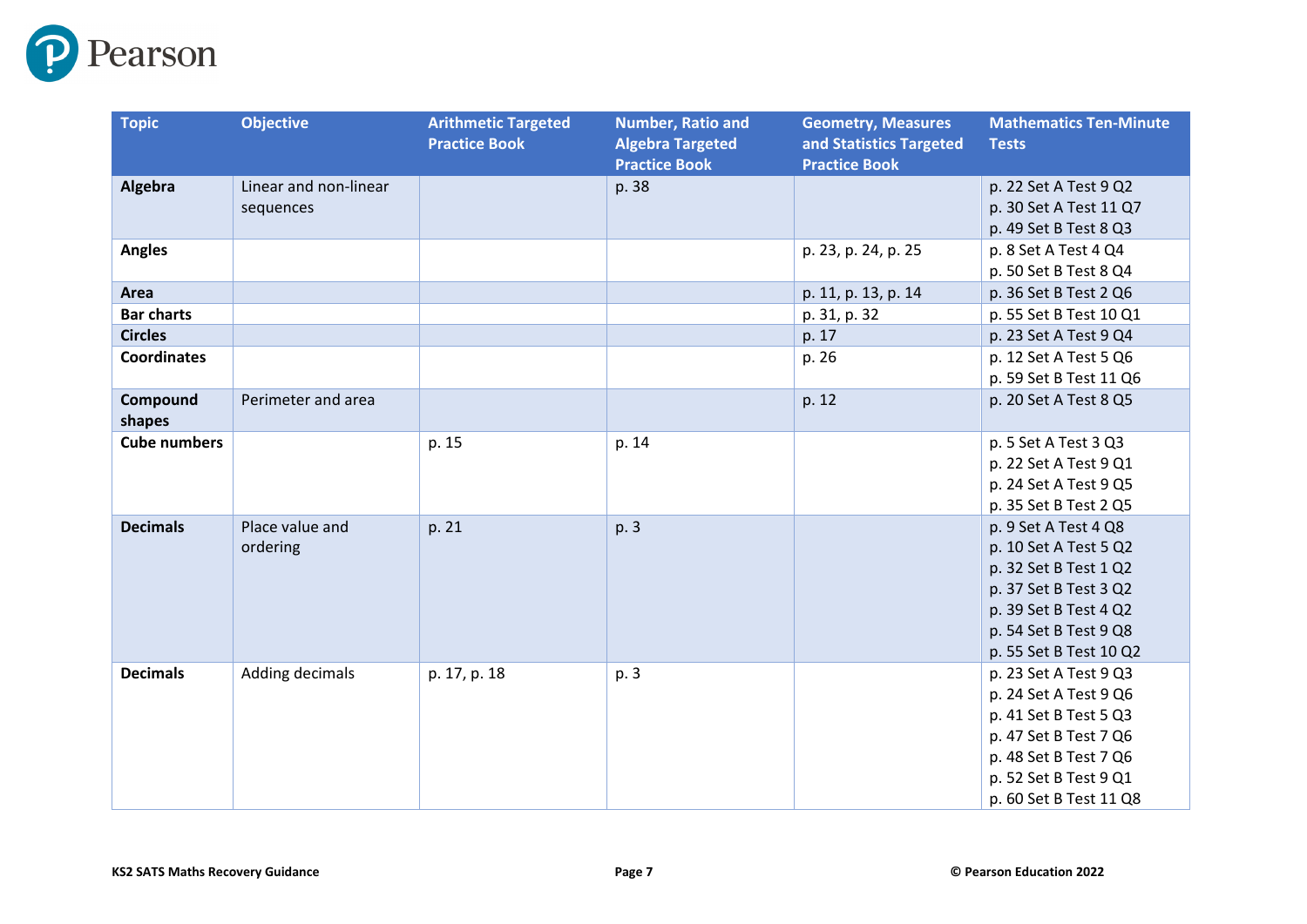

| <b>Topic</b>    | <b>Objective</b>                  | <b>Arithmetic Targeted</b><br><b>Practice Book</b> | <b>Number, Ratio and</b><br><b>Algebra Targeted</b><br><b>Practice Book</b> | <b>Geometry, Measures</b><br>and Statistics Targeted<br><b>Practice Book</b> | <b>Mathematics Ten-Minute</b><br><b>Tests</b>                                                                                                       |
|-----------------|-----------------------------------|----------------------------------------------------|-----------------------------------------------------------------------------|------------------------------------------------------------------------------|-----------------------------------------------------------------------------------------------------------------------------------------------------|
| <b>Decimals</b> | <b>Subtracting decimals</b>       | p. 19, p. 20                                       |                                                                             |                                                                              | p. 6 Set A Test 3 Q5<br>p. 28 Set A Test 11 Q1<br>p. 34 Set B Test 2 Q1<br>p. 39 Set B Test 4 Q1<br>p. 54 Set B Test 9 Q7                           |
| <b>Decimals</b> | Multiplying with<br>decimals      | p. 21, p. 22, p. 23                                | p. 27                                                                       |                                                                              | p. 1 Set A Test 1 Q2<br>p. 5 Set A Test 3 Q4<br>p. 23 Set A Test 9 Q4<br>p. 37 Set B Test 3 Q1<br>p. 37 Set B Test 3 Q2<br>p. 58 Set B Test 11 Q1   |
| <b>Decimals</b> | Dividing with decimal<br>answers  | p. 25, p. 26                                       |                                                                             |                                                                              | p. 24 Set A Test 9 Q6<br>p. 32 Set B Test 1 Q3                                                                                                      |
| <b>Division</b> | Short division                    | p. 11, p. 12                                       | p. 17                                                                       |                                                                              | p. 10 Set A Test 5 Q1<br>p. 19 Set A Test 8 Q1<br>p. 27 Set A Test 10 Q6<br>p. 32 Set B Test 1 Q3<br>p. 40 Set B Test 4 Q6<br>p. 47 Set B Test 7 Q3 |
| <b>Division</b> | Long division                     | p. 13, p. 14                                       | p. 18                                                                       |                                                                              | p. 2 Set A Test 1 Q6<br>p. 4 Set A Test 2 Q4<br>p. 24 Set A Test 9 Q7<br>p. 32 Set B Test 1 Q4<br>p. 45 Set B Test 6 Q7<br>p. 50 Set B Test 8 Q5    |
| <b>Division</b> | Dividing by 10, 100, and<br>1,000 | p. 10, p. 24                                       |                                                                             |                                                                              | p. 14 Set A Test 6 Q5<br>p. 32 Set B Test 1 Q2<br>p. 44 Set B Test 6 Q3                                                                             |
| <b>Factors</b>  |                                   |                                                    | p. 11                                                                       |                                                                              | p. 47 Set B Test 7 Q4                                                                                                                               |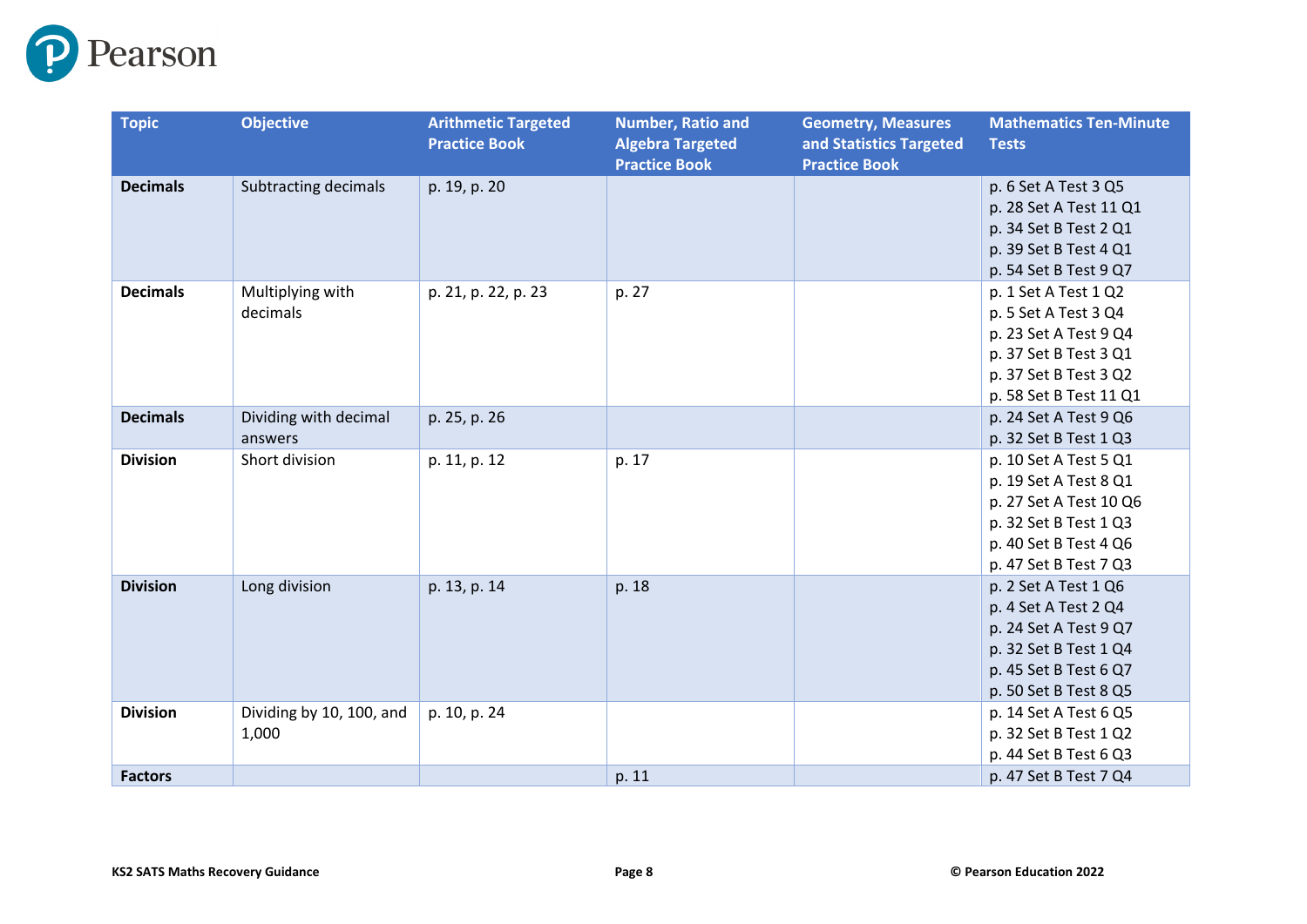

| <b>Topic</b>     | <b>Objective</b>              | <b>Arithmetic Targeted</b> | Number, Ratio and       | <b>Geometry, Measures</b> | <b>Mathematics Ten-Minute</b> |
|------------------|-------------------------------|----------------------------|-------------------------|---------------------------|-------------------------------|
|                  |                               | <b>Practice Book</b>       | <b>Algebra Targeted</b> | and Statistics Targeted   | <b>Tests</b>                  |
|                  |                               |                            | <b>Practice Book</b>    | <b>Practice Book</b>      |                               |
| <b>Fractions</b> | <b>Comparing fractions</b>    |                            | p. 21, p. 22            |                           | p. 15 Set A Test 6 Q7         |
|                  | and equivalent fractions      |                            |                         |                           | p. 19 Set A Test 8 Q2         |
|                  |                               |                            |                         |                           | p. 40 Set B Test 4 Q7         |
|                  |                               |                            |                         |                           | p. 48 Set B Test 7 Q6         |
| <b>Fractions</b> | <b>Adding fractions</b>       | p. 27, p. 28, p. 31        | p. 23                   |                           | p. 10 Set A Test 5 Q3         |
|                  |                               |                            |                         |                           | p. 36 Set B Test 2 Q7         |
|                  |                               |                            |                         |                           | p. 37 Set B Test 3 Q3         |
|                  |                               |                            |                         |                           | p. 48 Set B Test 7 Q6         |
| <b>Fractions</b> | <b>Subtracting fractions</b>  | p. 29, p. 30, p. 31        | p. 23                   |                           | p. 29 Set A Test 11 Q6        |
|                  |                               |                            |                         |                           | p. 53 Set B Test 9 Q6         |
|                  |                               |                            |                         |                           | p. 59 Set B Test 11 Q5        |
| <b>Fractions</b> | <b>Multiplying fractions</b>  | p. 32, p. 33, p. 36        | p. 24                   |                           | p. 17 Set A Test 7 Q5         |
|                  |                               |                            |                         |                           | p. 23 Set A Test 9 Q4         |
|                  |                               |                            |                         |                           | p. 49 Set B Test 8 Q2         |
|                  |                               |                            |                         |                           | p. 56 Set B Test 10 Q5        |
|                  |                               |                            |                         |                           | p. 58 Set B Test 11 Q3        |
| <b>Fractions</b> | Dividing fractions            | p. 34, p. 35, p. 36        | p. 25                   |                           | p. 13 Set A Test 6 Q3         |
|                  |                               |                            |                         |                           | p. 44 Set B Test 6 Q3         |
| <b>Fractions</b> | <b>Fractions and decimals</b> |                            | p. 26                   |                           | p. 17 Set A Test 7 Q4         |
|                  | equivalence                   |                            |                         |                           | p. 27 Set A Test 10 Q5        |
|                  |                               |                            |                         |                           | p. 30 Set A Test 11 Q8        |
|                  |                               |                            |                         |                           | p. 42 Set B Test 5 Q5         |
|                  |                               |                            |                         |                           | p. 59 Set B Test 11 Q4        |
| <b>Fractions</b> | Fractions of amounts          |                            | p. 20                   |                           | p. 1 Set A Test 1 Q5          |
|                  |                               |                            |                         |                           | p. 6 Set A Test 3 Q8          |
|                  |                               |                            |                         |                           | p. 17 Set A Test 7 Q5         |
|                  |                               |                            |                         |                           | p. 37 Set B Test 3 Q1         |
| Length           |                               |                            |                         | p. 1                      | p. 5 Set A Test 3 Q2          |
|                  |                               |                            |                         |                           | p. 51 Set B Test 8 Q7         |
|                  |                               |                            |                         |                           | p. 57 Set B Test 10 Q7        |
| Line graphs      |                               |                            |                         | p. 35, p. 36              | p. 46 Set B Test 7 Q2         |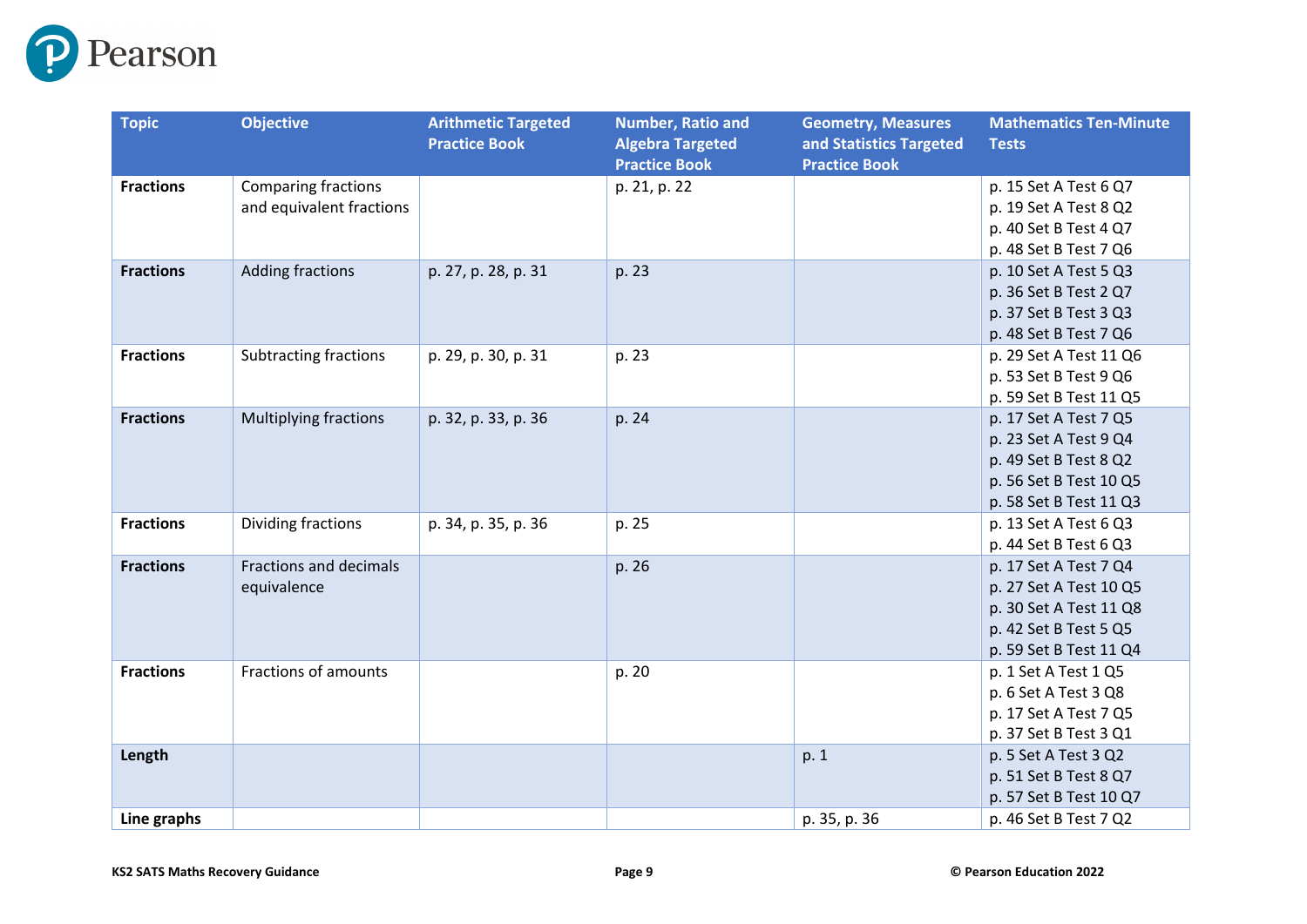

| <b>Topic</b>          | <b>Objective</b>       | <b>Arithmetic Targeted</b> | <b>Number, Ratio and</b> | <b>Geometry, Measures</b> | <b>Mathematics Ten-Minute</b> |
|-----------------------|------------------------|----------------------------|--------------------------|---------------------------|-------------------------------|
|                       |                        | <b>Practice Book</b>       | <b>Algebra Targeted</b>  | and Statistics Targeted   | <b>Tests</b>                  |
|                       |                        |                            | <b>Practice Book</b>     | <b>Practice Book</b>      |                               |
| <b>Mean</b>           |                        |                            |                          | p. 37, p. 38              | p. 1 Set A Test 1 Q1          |
|                       |                        |                            |                          |                           | p. 41 Set B Test 5 Q3         |
| <b>Money</b>          |                        |                            |                          | p. 10                     | p. 6 Set A Test 3 Q8          |
|                       |                        |                            |                          |                           | p. 15 Set A Test 6 Q6         |
|                       |                        |                            |                          |                           | p. 24 Set A Test 9 Q6         |
|                       |                        |                            |                          |                           | p. 34 Set B Test 2 Q2         |
|                       |                        |                            |                          |                           | p. 37 Set B Test 3 Q1         |
|                       |                        |                            |                          |                           | p. 54 Set B Test 9 Q7         |
|                       |                        |                            |                          |                           | p. 58 Set B Test 11 Q2        |
| <b>Multiples</b>      |                        |                            | p. 10                    |                           | p. 12 Set A Test 5 Q7         |
|                       |                        |                            |                          |                           | p. 47 Set B Test 7 Q4         |
|                       |                        |                            |                          |                           | p. 60 Set B Test 11 Q7        |
| <b>Multiplication</b> | Short multiplication   | p. 6, p. 7                 | p. 15                    |                           | p. 3 Set A Test 2 Q2          |
|                       |                        |                            |                          |                           | p. 29 Set A Test 11 Q4        |
|                       |                        |                            |                          |                           | p. 33 Set B Test 1 Q5         |
|                       |                        |                            |                          |                           | p. 44 Set B Test 6 Q5         |
| <b>Multiplication</b> | Long multiplication    | p. 8, p. 9                 | p. 16                    |                           | p. 6 Set A Test 3 Q7          |
|                       |                        |                            |                          |                           | p. 11 Set A Test 5 Q5         |
|                       |                        |                            |                          |                           | p. 16 Set A Test 7 Q2         |
|                       |                        |                            |                          |                           | p. 26 Set A Test 10 Q4        |
|                       |                        |                            |                          |                           | p. 38 Set B Test 3 Q6         |
|                       |                        |                            |                          |                           | p. 42 Set B Test 5 Q6         |
|                       |                        |                            |                          |                           | p. 53 Set B Test 9 Q4         |
| <b>Multiplication</b> | Multiplying by 10, 100 | p. 5                       |                          |                           | p. 4 Set A Test 2 Q6          |
|                       | and 1,000              |                            |                          |                           | p. 9 Set A Test 4 Q7          |
|                       |                        |                            |                          |                           | p. 32 Set B Test 1 Q2         |
|                       |                        |                            |                          |                           | p. 37 Set B Test 3 Q1         |
|                       |                        |                            |                          |                           | p. 55 Set B Test 10 Q2        |
| <b>Negative</b>       |                        |                            | p. 2                     |                           | p. 16 Set A Test 7 Q1         |
| numbers               |                        |                            |                          |                           | p. 30 Set A Test 11 Q7        |
|                       |                        |                            |                          |                           | p. 55 Set B Test 10 Q1        |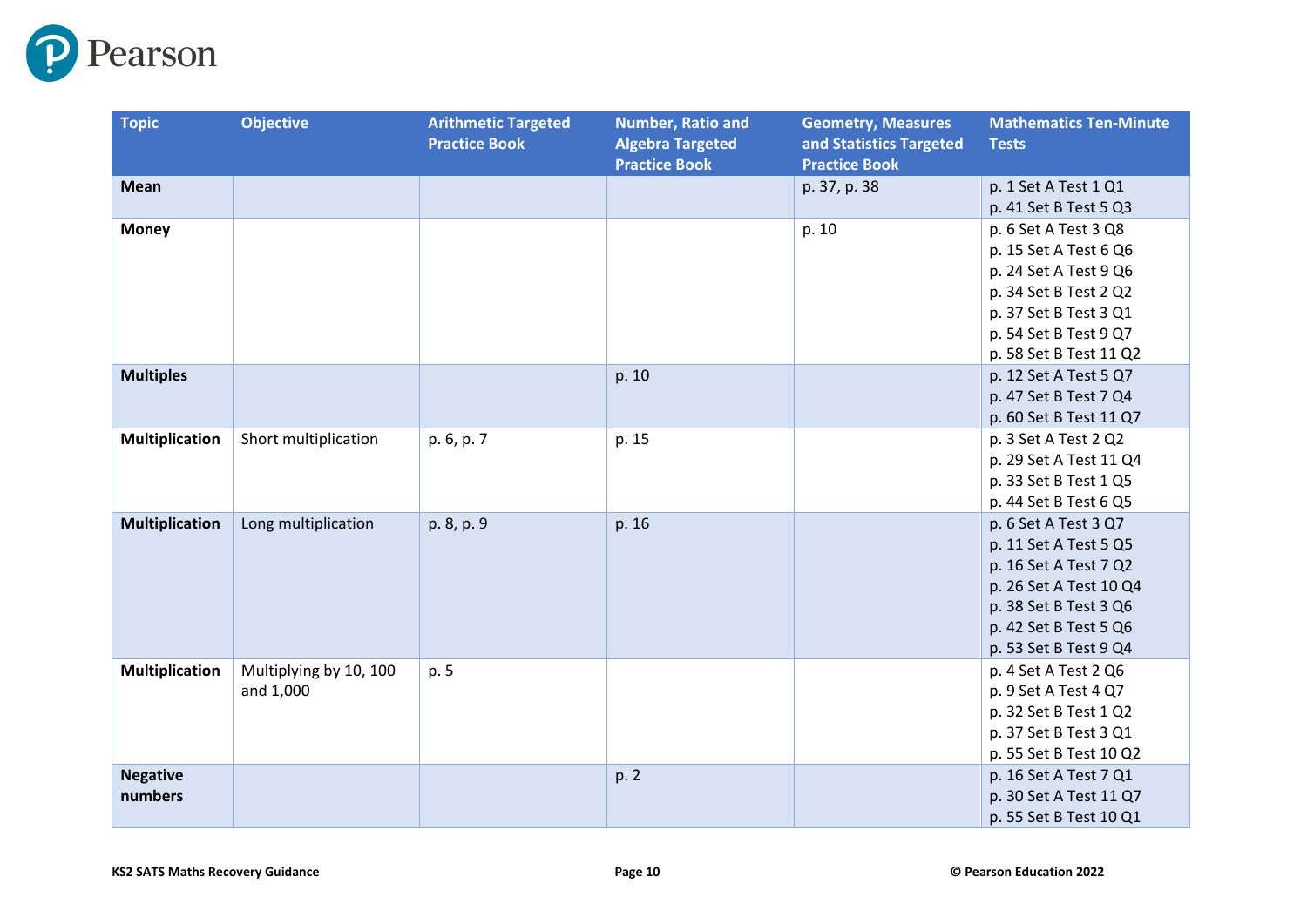

| <b>Topic</b>          | <b>Objective</b> | <b>Arithmetic Targeted</b> | <b>Number, Ratio and</b>                        | <b>Geometry, Measures</b>                       | <b>Mathematics Ten-Minute</b> |
|-----------------------|------------------|----------------------------|-------------------------------------------------|-------------------------------------------------|-------------------------------|
|                       |                  | <b>Practice Book</b>       | <b>Algebra Targeted</b><br><b>Practice Book</b> | and Statistics Targeted<br><b>Practice Book</b> | <b>Tests</b>                  |
| <b>Nets</b>           |                  |                            |                                                 | p. 22                                           | p. 11 Set A Test 5 Q4         |
|                       |                  |                            |                                                 |                                                 | p. 18 Set A Test 7 Q7         |
|                       |                  |                            |                                                 |                                                 | p. 43 Set B Test 6 Q2         |
| <b>Mixed</b>          |                  | p. 16                      | p. 19                                           |                                                 | p. 2 Set A Test 1 Q4          |
| operations            |                  |                            |                                                 |                                                 | p. 21 Set A Test 8 Q6         |
|                       |                  |                            |                                                 |                                                 | p. 24 Set A Test 9 Q6         |
|                       |                  |                            |                                                 |                                                 | p. 39 Set B Test 4 Q3         |
|                       |                  |                            |                                                 |                                                 | p. 56 Set B Test 10 Q4        |
| Percentages           |                  | p. 37, p. 38               | p. 28, p. 29, p. 30                             |                                                 | p. 1 Set A Test 1 Q3          |
|                       |                  |                            |                                                 |                                                 | p. 11 Set A Test 5 Q4         |
|                       |                  |                            |                                                 |                                                 | p. 25 Set A Test 10 Q2        |
|                       |                  |                            |                                                 |                                                 | p. 33 Set B Test 1 Q6         |
|                       |                  |                            |                                                 |                                                 | p. 35 Set B Test 2 Q4         |
|                       |                  |                            |                                                 |                                                 | p. 38 Set B Test 3 Q5         |
|                       |                  |                            |                                                 |                                                 | p. 39 Set B Test 4 Q4         |
|                       |                  |                            |                                                 |                                                 | p. 47 Set B Test 7 Q5         |
|                       |                  |                            |                                                 |                                                 | p. 52 Set B Test 9 Q2         |
| Perimeter             |                  |                            |                                                 | p. 11                                           | p. 20 Set A Test 8 Q5         |
| <b>Pie charts</b>     |                  |                            |                                                 | p. 33, p. 34                                    | p. 25 Set A Test 10 Q2        |
|                       |                  |                            |                                                 |                                                 | p. 56 Set B Test 10 Q3        |
| <b>Place value</b>    |                  |                            | p. 1                                            |                                                 | p. 44 Set B Test 6 Q4         |
|                       |                  |                            |                                                 |                                                 | p. 49 Set B Test 8 Q1         |
| Prime                 |                  |                            | p. 12                                           |                                                 | p. 47 Set B Test 7 Q4         |
| numbers               |                  |                            |                                                 |                                                 |                               |
| <b>Quadrilaterals</b> |                  |                            |                                                 | p. 16                                           | p. 28 Set A Test 11 Q1        |
|                       |                  |                            |                                                 |                                                 | p. 51 Set B Test 8 Q7         |
|                       |                  |                            |                                                 |                                                 | p. 59 Set B Test 11 Q6        |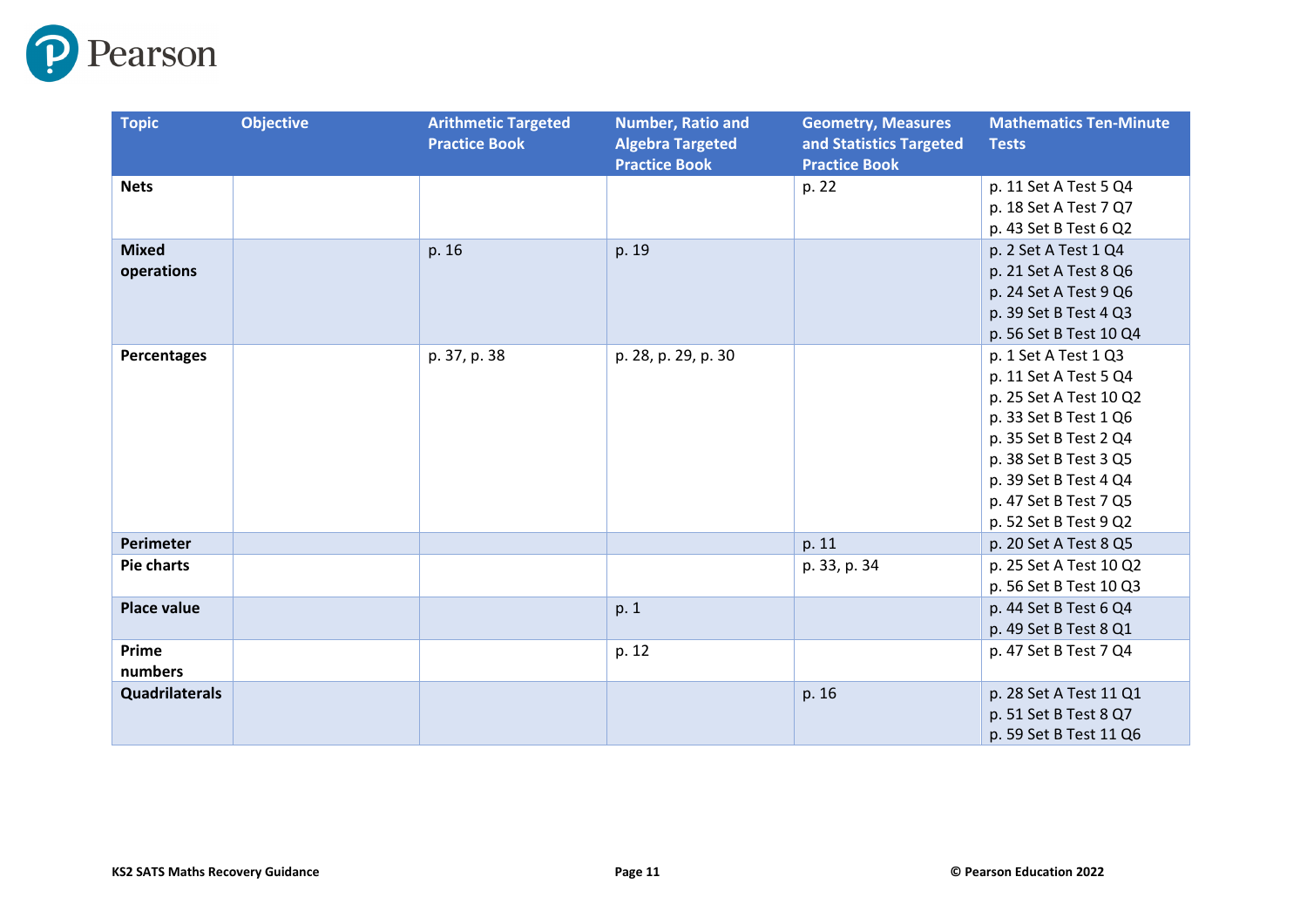

| <b>Topic</b>             | <b>Objective</b>                  | <b>Arithmetic Targeted</b><br><b>Practice Book</b> | <b>Number, Ratio and</b><br><b>Algebra Targeted</b><br><b>Practice Book</b> | <b>Geometry, Measures</b><br>and Statistics Targeted<br><b>Practice Book</b> | <b>Mathematics Ten-Minute</b><br><b>Tests</b>                                                                                                                                                                                  |
|--------------------------|-----------------------------------|----------------------------------------------------|-----------------------------------------------------------------------------|------------------------------------------------------------------------------|--------------------------------------------------------------------------------------------------------------------------------------------------------------------------------------------------------------------------------|
| Ratio                    |                                   |                                                    | p. 31, p. 32                                                                |                                                                              | p. 15 Set A Test 6 Q6<br>p. 21 Set A Test 8 Q8<br>p. 41 Set B Test 5 Q1<br>p. 57 Set B Test 10 Q7<br>p. 58 Set B Test 11 Q2                                                                                                    |
| <b>Reading scales</b>    |                                   |                                                    |                                                                             | p. 4                                                                         | p. 13 Set A Test 6 Q2<br>p. 37 Set B Test 3 Q2<br>p. 48 Set B Test 7 Q7                                                                                                                                                        |
| Roman<br>numerals        |                                   |                                                    | p. 6                                                                        |                                                                              | p. 13 Set A Test 6 Q1                                                                                                                                                                                                          |
| <b>Rounding</b>          |                                   |                                                    | p. 4, p. 5                                                                  |                                                                              | p. 3 Set A Test 2 Q1<br>p. 7 Set A Test 4 Q2<br>p. 40 Set B Test 4 Q5<br>p. 54 Set B Test 9 Q8                                                                                                                                 |
| <b>Scale factors</b>     |                                   |                                                    | p. 34                                                                       |                                                                              | p. 4 Set A Test 2 Q5<br>p. 12 Set A Test 5 Q6<br>p. 51 Set B Test 8 Q7                                                                                                                                                         |
| <b>Square</b><br>numbers |                                   | p. 15                                              | p. 13                                                                       |                                                                              | p. 5 Set A Test 3 Q3<br>p. 15 Set A Test 6 Q8<br>p. 42 Set B Test 5 Q7<br>p. 45 Set B Test 6 Q8<br>p. 47 Set B Test 7 Q4                                                                                                       |
| <b>Subtraction</b>       | Mental and written<br>subtraction | p. 3, p. 4                                         | p. 8                                                                        |                                                                              | p. 8 Set A Test 4 Q5<br>p. 15 Set A Test 6 Q8<br>p. 21 Set A Test 8 Q7<br>p. 22 Set A Test 9 Q1<br>p. 25 Set A Test 10 Q1<br>p. 30 Set A Test 11 Q7<br>p. 33 Set B Test 1 Q7<br>p. 35 Set B Test 2 Q3<br>p. 41 Set B Test 5 Q2 |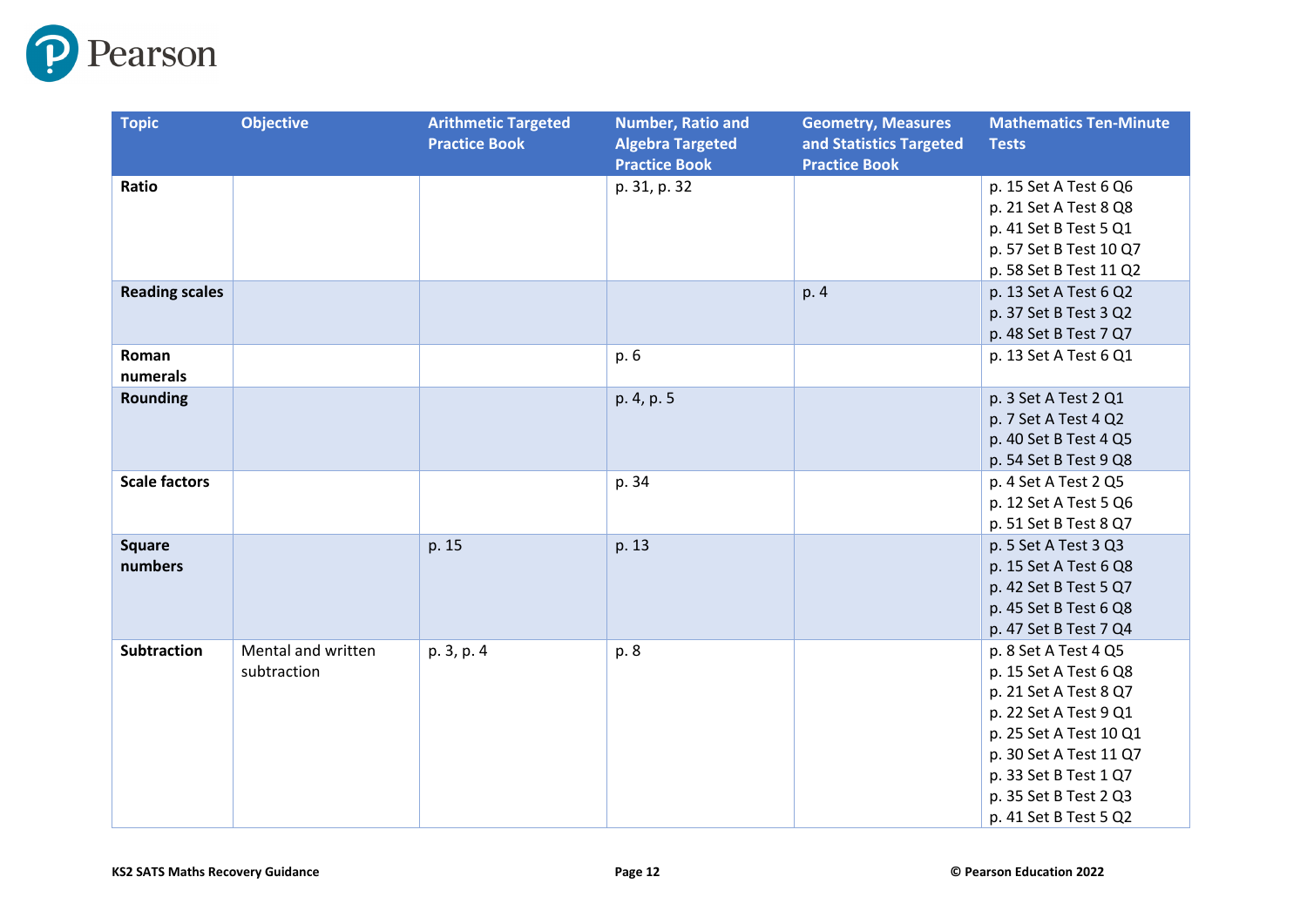

| <b>Topic</b>                   | <b>Objective</b>             | <b>Arithmetic Targeted</b><br><b>Practice Book</b> | <b>Number, Ratio and</b><br><b>Algebra Targeted</b><br><b>Practice Book</b> | <b>Geometry, Measures</b><br>and Statistics Targeted<br><b>Practice Book</b> | <b>Mathematics Ten-Minute</b><br><b>Tests</b>                                                                               |
|--------------------------------|------------------------------|----------------------------------------------------|-----------------------------------------------------------------------------|------------------------------------------------------------------------------|-----------------------------------------------------------------------------------------------------------------------------|
| <b>Tables</b>                  |                              |                                                    |                                                                             | p. 29                                                                        | p. 12 Set A Test 5 Q7<br>p. 28 Set A Test 11 Q3<br>p. 41 Set B Test 5 Q3<br>p. 42 Set B Test 5 Q4<br>p. 60 Set B Test 11 Q8 |
| <b>Time</b>                    |                              |                                                    |                                                                             | p. 9                                                                         | p. 7 Set A Test 4 Q3<br>p. 41 Set B Test 5 Q3<br>p. 53 Set B Test 9 Q5                                                      |
| <b>Units of</b><br>measurement | Converting units             |                                                    |                                                                             | p. 5                                                                         | p. 3 Set A Test 2 Q3<br>p. 5 Set A Test 3 Q2<br>p. 7 Set A Test 4 Q3                                                        |
| Units of<br>measurement        | Ordering measures            |                                                    |                                                                             | p. 6                                                                         | p. 32 Set B Test 1 Q2<br>p. 39 Set B Test 4 Q2                                                                              |
| Units of<br>measurement        | Calculating with<br>measures |                                                    |                                                                             | p. 7                                                                         | p. 3 Set A Test 2 Q3                                                                                                        |
| Units of<br>measurement        | Imperial measures            |                                                    |                                                                             | p. 8                                                                         | p. 5 Set A Test 3 Q2<br>p. 37 Set B Test 3 Q2<br>p. 60 Set B Test 11 Q8                                                     |
| <b>Volume and</b><br>capacity  |                              |                                                    |                                                                             | p. 3, p. 15                                                                  | p. 13 Set A Test 6 Q2<br>p. 43 Set B Test 6 Q2                                                                              |
| Weight                         |                              |                                                    |                                                                             | p. 2                                                                         | p. 3 Set A Test 2 Q3<br>p. 15 Set A Test 6 Q6<br>p. 60 Set B Test 11 Q8                                                     |